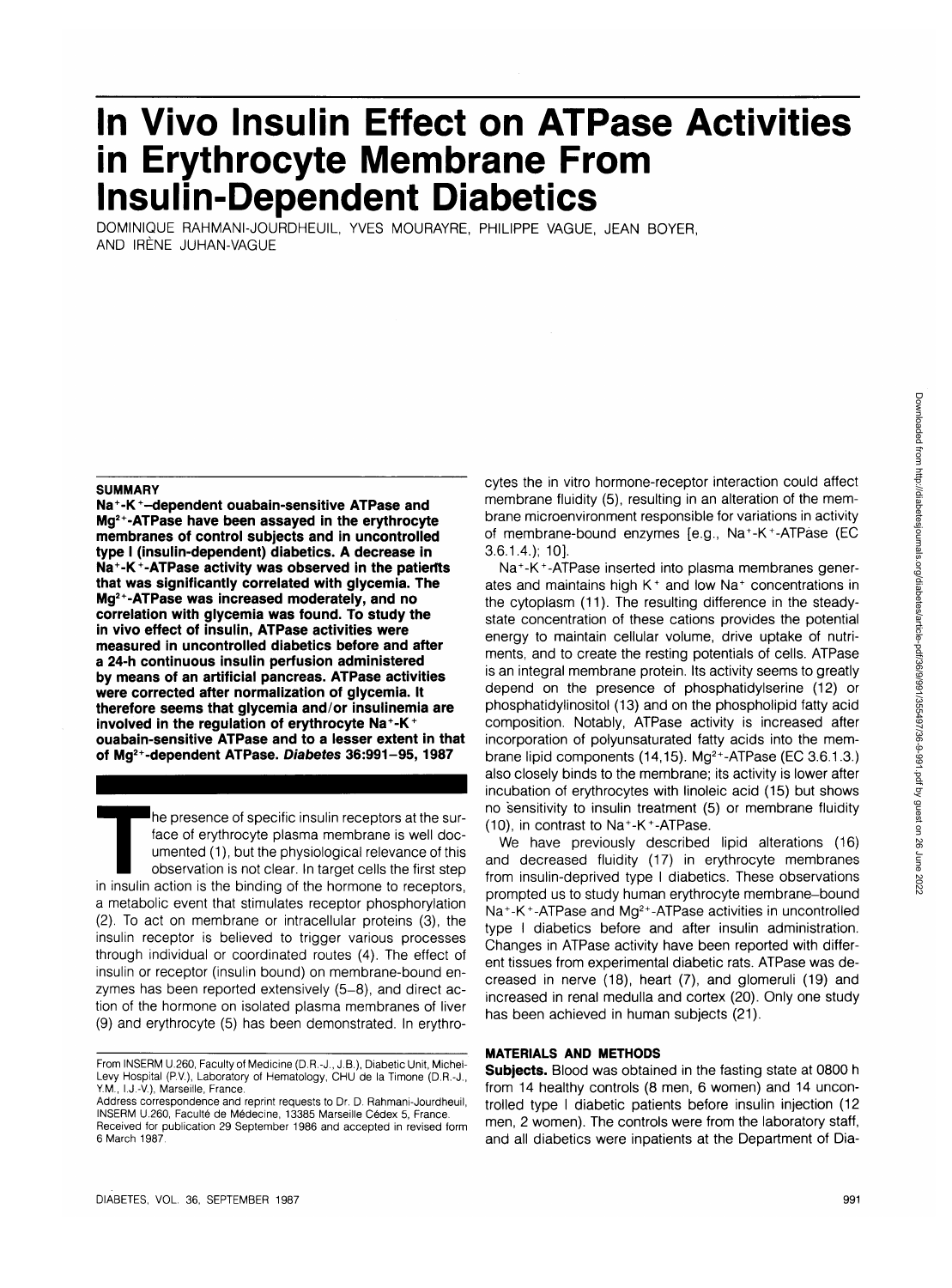2022

## ATPase ACTIVITIES IN ERYTHROCYTE MEMBRANE

| I |  |
|---|--|

ATPase activities in erythrocyte plasma membrane from control men and women

| Control subjects |  | Age (yr)                 | ATPase activities ( $\mu$ mol P <sub>i</sub> · mg <sup>-1</sup> protein · min <sup>-1</sup> ) |                                      |                                    |
|------------------|--|--------------------------|-----------------------------------------------------------------------------------------------|--------------------------------------|------------------------------------|
|                  |  |                          | Total                                                                                         | $Na+K+$                              | $Ma2+$                             |
| Men<br>Women     |  | $41 \pm 3$<br>$34 \pm 3$ | $1.00 \pm 0.10$<br>$1.06 \pm 0.11$                                                            | $0.41 \pm 0.03$<br>$0.48 \pm 0.05^*$ | $0.59 \pm 0.09$<br>$0.57 \pm 0.11$ |

ATPase activities are measured in purified erythrocyte plasma membranes as described in text. Values are means ± SD. Significant differences between women and men were obtained by Student's t test.

 $*P < 0.05$ .

betology. Informed consent was obtained from all subjects. Ages ranged from 20 to 73 yr (mean  $\pm$  SD 51  $\pm$  18) for diabetics and from 20 to 54 yr (mean  $38 \pm 4$ ) for controls. Their body weight ranged from 56 to 84 kg (mean  $66 \pm 9$ ) for diabetics and from 47 to 80 kg (mean  $67 \pm 14$ ) for controls. Blood glucose levels ranged between 10.6 and 27.2 mM (mean 17.1  $\pm$  4.3) for patients, and the duration of disease was 2-32 yr (mean  $6 \pm 5$ ). Five uncontrolled diabetic patients [4 men and 1 woman aged 29-59 yr (mean  $39 \pm 4$ ) and weighing 61-80 kg (mean 70  $\pm$  13)] were treated with insulin by means of an artificial pancreas (Biostar, Life Science, Elkhart, IN). The duration of diabetes was 2-5 yr (mean  $3 \pm 1$ ), and fasting blood glucose levels were 10.6-20.4 mM (mean  $15.3 \pm 3.6$ ) before and  $5.8-9.6$  mM (mean  $7.6 \pm 1.4$ ) after installation of the artificial pancreas. The control group included 5 normal volunteers (4 men, 1 woman) aged 32-42 yr (mean 39  $\pm$  4) and weighing 50-80 kg (mean  $70 \pm 13$ ).

**Studies of insulin delivery by artificial pancreas.** On the day of the test, five poorly controlled type I diabetics did not receive their morning insulin injection and remained fasting until 0800 h, when blood samples were obtained. Then they were connected to an artificial pancreas that was programmed to provide insulin (Actrapid, Novo, Paris) at a variable infusion rate to maintain euglycemia for 24 h. Another blood sample was obtained the next morning at 0800 h (fasting).

**Analytical techniques.** Blood samples from each patient and a control subject were obtained on the same day. Blood was collected in the presence of sodium citrate (0.11 mM); leukocytes and platelets were removed as described by Beutler et al. (22). Erythrocyte membranes were prepared as described by Hanahan and Eckholm (23), and ATPase activities were measured as reported by Luly et al. (5). Assays were carried out in a final volume of 1 ml containing  $\sim$ 50  $\mu$ g membrane protein as the enzyme source; 92 mM Tris-HCI buffer; and 5 mM MgSO<sub>4</sub>, 4 mM KCI, 60 mM NaCI, 0.1 mM EDTA, and 4 mM ATP as the substrate at a final pH value of 7.5 (when stated, 0.1 mM ouabain was added to the assay mixture). Erythrocyte membranes were preincubated in the mixture for 5 min at 37°C before starting the reaction by adding the substrate. The reaction was stopped by addition of 1 ml of ice-cold trichloroacetic acid (10% wt/ wt). All assays were run in triplicate.  $Mg^{2+}$ -ATPase activity is expressed as the amount of phosphorus  $(P_i)$  released in the presence of ouabain (24). Na<sup>+</sup> -K<sup>+</sup> -ATPase activity was calculated by subtracting the activity assayed with ouabain from that assayed without ouabain. Enzyme activity is expressed as micromoles of P; released for 1 min per milligram protein. Proteins were estimated by the method of Lowry et al. (25) with bovine serum albumin as the standard. Reagents were obtained from Sigma (St. Louis, MO) and were of the highest available purity.

Results are expressed as means  $\pm$  SD. The statistical differences were assessed by Student's t test.

## **RESULTS**

**ATPase activities in control subjects.** Values of ATPase activities in the erythrocyte membrane of control subjects are shown in Table 1 as a function of sex. The mean values of Mg<sup>2+</sup>-ATPase and Na<sup>+</sup>-K<sup>+</sup>-ATPase activities agree with those previously published (5). There is no difference in values of total ATPase and Mg<sup>2+</sup>-ATPase activities between men and women, but Na<sup>+</sup>-K<sup>+</sup>-ATPase activity is increased in women ( $P < .001$ ). Such a difference due to sex has already been described (26).

**Differences in ATPase activities between type I diabetic patients and controls.** Values of total, Mg<sup>2+</sup>-stimulated, and Na<sup>+</sup> -K<sup>+</sup> -stimulated ATPase activities from patients and controls are shown in Table 2. Total ATPase activity is similar in diabetic patients and controls. Na<sup>+</sup> -K<sup>+</sup> -ATPase is reduced by 30% ( $P < .001$ ), and there is a negative correlation  $(r = -.76; P < .001)$  between Na<sup>+</sup>-K<sup>+</sup>-ATPase activity and fasting blood glucose levels in the diabetic group (Fig. 1).

TABLE 2

ATPase activities in erythrocyte plasma membrane from control and type I diabetic subjects

| <b>Subjects</b>               |                                 | ATPase activities ( $\mu$ mol P · mg <sup>-1</sup> protein · min <sup>-1</sup> ) |                                      |                                                 |
|-------------------------------|---------------------------------|----------------------------------------------------------------------------------|--------------------------------------|-------------------------------------------------|
|                               | Fasting blood<br>glucose (mM)   | Total                                                                            | $Na^+ - K^+$                         | $Mq^{2+}$                                       |
| Controls<br>Diabetic patients | $5.2 \pm 0.3$<br>$17.1 \pm 4.3$ | $1.03 \pm 0.11$<br>$1.05 \pm 0.19$                                               | $0.44 \pm 0.06$<br>$0.30 \pm 0.10^*$ | $0.58 \pm 0.10$<br>$0.75 \pm 0.17$ <sup>*</sup> |

 $n = 14$  in each group. For results see Table 1.

 $*P < 0.001$ .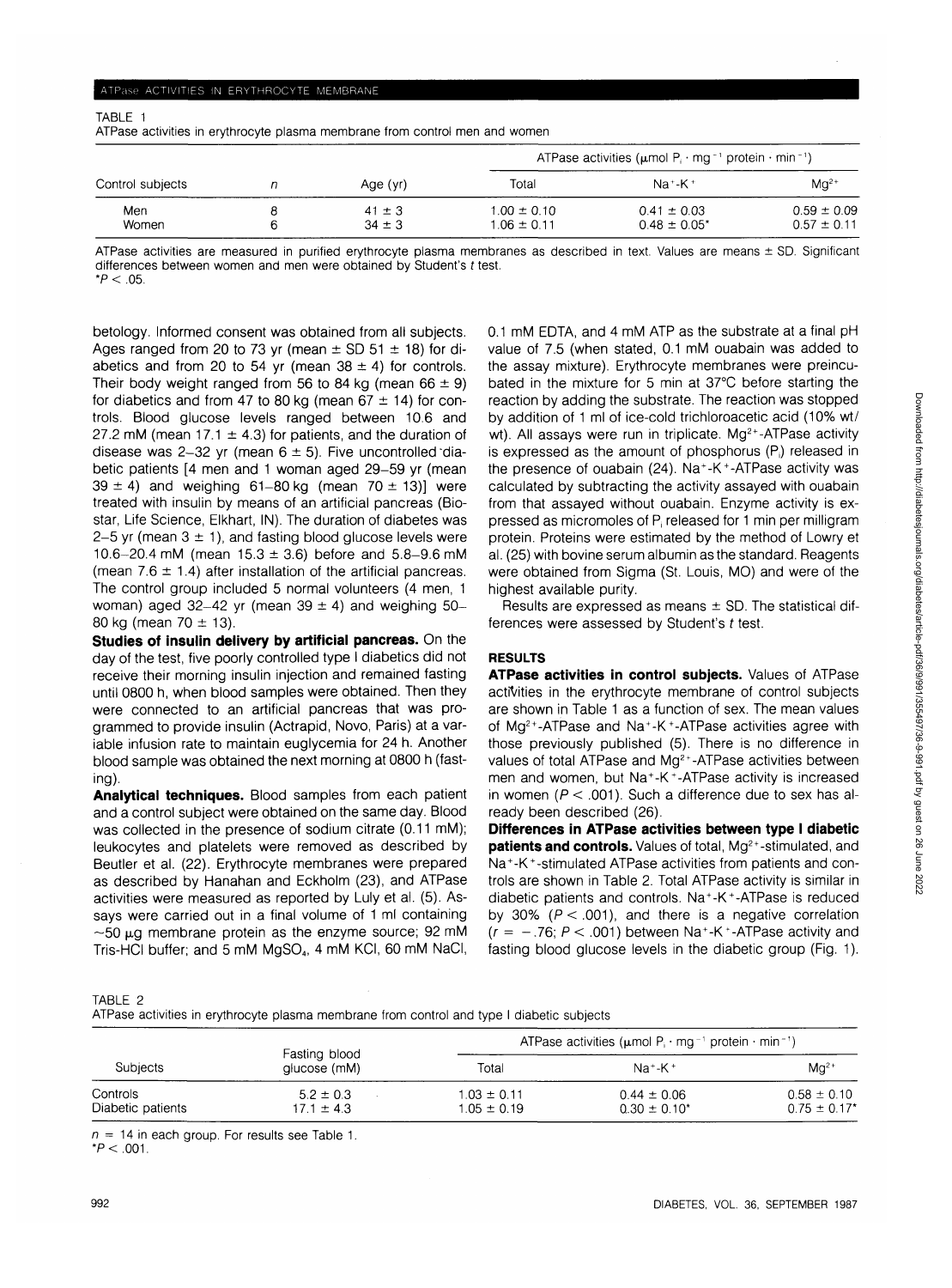

**FIG. 1. Correlation between erythrocyte membrane Na<sup>+</sup> -K<sup>+</sup> -ATPase activity and fasting blood glucose level in type I diabetic patients**  $(r = -.76, y = 2.85 - 0.078x, P < .001)$ .

The Mg<sup>2+</sup>-ATPase activity is higher in patients than in controls  $(+29\% \, P \leq .05)$ , but there is no correlation between individual values of Mg<sup>2+</sup>-ATPase activity and fasting blood glucose level (Fig. 2). When only the male subjects were considered, comparable differences were found: the mean value of Na<sup>+</sup>-K<sup>+</sup>-ATPase activity in the diabetic patients  $(0.29 \pm 0.11 \text{ }\mu\text{mol} \text{ P}_i \cdot \text{mg}^{-1} \text{ protein} \cdot \text{min}^{-1}, n = 12) \text{ was}$ lower ( $P < .01$ ) than in controls (0.41  $\pm$  0.03,  $n = 8$ ), whereas the Mg<sup>2+</sup>-ATPase activity in the diabetic patients  $(0.77 \pm 0.17)$  was higher  $(P < .02)$  than in controls  $(0.59 \pm 0.09)$ .

**Effect of insulin administration on ATPase activities.** To study the effect of insulin on ATPase activities, assays were performed on erythrocyte ghosts from five uncontrolled patients before and 24 h after normoglycemia induced by the artificial pancreas. Before installation of the artificial pancreas and as compared with control subjects, diabetic patients showed a decrease in Na<sup>+</sup> -K<sup>+</sup> -ATPase activity  $(P < .05)$  and an increase in Mg<sup>2+</sup>-ATPase activity  $(P < .05)$ , whereas total ATPase activity remained constant. After insulin treatment, the mean fasting blood glucose level be-



**FIG. 2. Correlation between erythrocyte membrane Mg2+-ATPase activity and fasting blood glucose level in type I diabetic patients**  $(r = .38, P < .05)$ .

came nearly normal (7.6  $\pm$  1.3 mM after vs. 15.3  $\pm$  3.6 mM before treatment). ATPase activities in the treated group were not different from those in controls (Table 3). The differences observed in Na<sup>+</sup>-K<sup>+</sup>-ATPase and Mg<sup>2+</sup>-ATPase activities before and after treatment were significant at  $P < .01$  and  $P < .05$ , respectively. Thus, the insulin-dependent normalization of glycemia corrected erythrocyte membrane ATPase activities in these patients.

## **DISCUSSION**

Na<sup>+</sup>-K<sup>+</sup>-dependent ouabain-sensitive ATPase activity, which accounts for  $\sim$ 40% of total ATPase activity in erythrocytes from normal subjects, only accounts for  $\sim$ 30% in uncontrolled diabetic patients. In contrast, Mg<sup>2+</sup>-ATPase, which accounts for  $\sim$  60% of total activity in controls, accounts for  $\sim$ 70% in diabetic patients. Comparable modifications have been described in cardiac (7), neural (18), and glomerular (19) tissues from experimental diabetic rats. Changes in phospholipid (27) and cholesterol (28) contents have been

TABLE 3

Effects of in vivo administration of insulin by artificial pancreas (AP) on ATPase activities of erythrocyte membrane in type I diabetic patients

| Subjects                      |                               | ATPase activities ( $\mu$ mol P <sub>i</sub> · mg <sup>-1</sup> protein · min <sup>-1</sup> ) |                                      |                                           |  |
|-------------------------------|-------------------------------|-----------------------------------------------------------------------------------------------|--------------------------------------|-------------------------------------------|--|
|                               | Fasting blood<br>glucose (mM) | Total                                                                                         | $Na+K+$                              | $Ma2+$                                    |  |
| Controls<br>Diabetic patients | $5.2 \pm 0.3$                 | $1.06 \pm 0.13$                                                                               | $\Gamma$ 0.45 $\pm$ 0.05<br>P < 0.05 | $\Gamma$ 0.61 $\pm$ 0.12<br>P < 0.05      |  |
| Before AP                     | $15.2 \pm 3.6$                | $1.13 \pm 0.21$                                                                               | $-0.32 \pm 0.10$<br>P < 01           | $\frac{1}{2}$ 0.80 $\pm$ 0.18<br>P < 0.05 |  |
| After AP                      | $7.6 \pm 1.3$                 | $1.11 \pm 0.16$                                                                               | $L_{0.46 \pm 0.06}$                  | $L$ 0.65 $\pm$ 0.11                       |  |

 $n = 5$  in each group. For results see Table 1. Differences not significant except where indicated.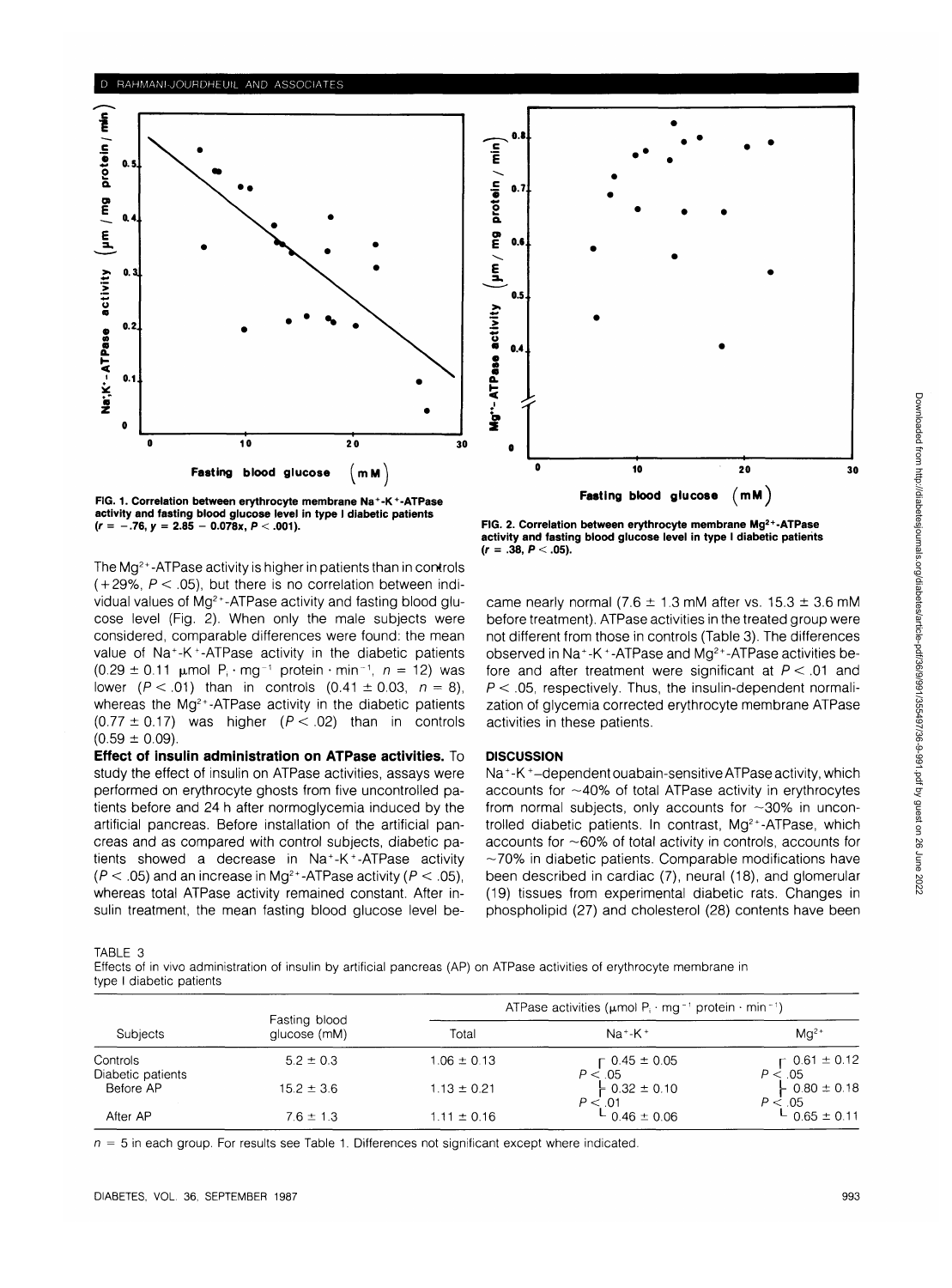## ATPase ACTIVITIES IN ERYTHROCYTE MEMBRANE

observed in erythrocyte membranes from diabetic patients. In addition, diabetes-dependent changes in the fatty acid composition of several tissues have been described in rats (29) and humans (16); these changes may alter the membrane lipid order (30) known to be one of the factors regulating Na<sup>+</sup>-K<sup>+</sup>-ATPase activity (10). On the other hand, impaired Na<sup>+</sup> -K +-ATPase activity has been reported to occur in hypertensive disease (31). Because diabetic patients are more susceptible to hypertension than normal subjects, it is conceivable that biochemical alterations similar to those observed in hypertension may also occur in human diabetics (21).

To know whether insulin blood level is related to the observed modifications in ATPase activity, ATPase activities were measured in patients before and after insulin treatment. Before treatment, increases in Na<sup>+</sup>-K<sup>+</sup>-ATPase and decreases in  $Mg<sup>2+</sup>$ -ATPase activities were observed; these changes were corrected in parallel with insulinemia. These results point to a relation between insulinemia and/or glycemia and ATPase activities. The data must be analyzed with caution because of our low sample number ( $n = 5$ ), but they are in agreement with those found in diabetic rats, where the insulin treatment normalized neural (18), glomerular (19), and myocardial (7) Na<sup>+</sup>-K<sup>+</sup>-ATPase activities. They are also supported by our finding of a close relationship between ATPase activity and glycemia. Insulin, within a physiologic range of concentration, has been shown to normalize lipid composition and order in erythrocytes from diabetic patients (16,17) and in ileal microvillus membranes from streptozocin-induced diabetic rats (32). One might therefore hypothesize that the membrane effect of insulin is responsible for the correction of Na<sup>+</sup> -K<sup>+</sup> -ATPase activity. Although the precise mechanism of this effect is uncertain, the increase in Na<sup>+</sup>-K<sup>+</sup>-ATPase activity by insulin may be related to the increase in monovalent cation active transport (for review see ref. 33). It has been recognized that insulin modulates the distribution of Na<sup>+</sup> and K<sup>+</sup> across the plasma membrane, an effect that was interpreted to result from either decreased permeability for Na<sup>+</sup> and K<sup>+</sup> or stimulation of Na<sup>+</sup>-K<sup>+</sup>-ATPase. In fact, both metabolic events strongly suggest an insulin-dependent increase in availability of pumping sites (34). The behavior of  $Mg^{2+}$ -ATPase seems to be different; even when its activity was corrected in treated patients, no correlation between glycemia and enzymatic activity was observed. This enzyme seems to be sensitive to the fatty acid composition of membranes (15) but insensitive to membrane lipid order (10). Insulin added in vitro had no direct effect on Mg<sup>2+</sup>-ATPase (5), in contrast to Na<sup>+</sup>-K<sup>+</sup>-ATPase. Recently, Finotti and Palatini (21) reached somewhat different conclusions. As we did, they found a significant reduction in Na<sup>+</sup> -K<sup>+</sup> -ATPase activity, but they also observed a reduced Mg<sup>2+</sup>-ATPase activity in erythrocyte membranes from uncontrolled type I diabetics. These reduced activities did not appear to be influenced by the metabolic control, as inferred from the lack of correlation between both activity values and fasting blood glucose and daily insulin dosage. Reasons for these partial differences between these results and ours are not known.

Finally, the activity of Na<sup>+</sup>-K<sup>+</sup>-ATPase is regulated by the phosphatidylinositol turnover in the arterial wall (35). In nerve, alterations in the regulation of Na<sup>+</sup>-K<sup>+</sup>-ATPase resulting from a reduction in phosphoinositide turnover appear to be a major factor in the pathogenesis of diabetic polyneuropathy (36). Therefore, it is our working hypothesis that alterations in the erythrocyte membrane of uncontrolled type I diabetic patients could account for the observed modifications in ATPase activities.

# **ACKNOWLEDGMENTS**

This study was supported by research grants from Hoechst, Tour Nobel, 92080 Paris la Defense, and from the University of Aix-Marseille II.

#### **REFERENCES**

- Gambhir KK, Archer JA, Bradley CJ: Characteristics of human erythrocyte insulin receptors. Diabetes 27:701-708, 1978
- 2. Van Obberghen E: The insulin receptor: its structure and function. Biochem Pharmacol 33:889-96, 1984
- 3. Freychet P: Recepteurs de I'insuline: aspects biochimiques et physiopathologiques. C R Soc Biol 178:5-17, 1984 4. Houslay MD, Heyworth CM: Insulin: in search of a mechanism. Trends
- Biochem Sci 8:449-51, 1983 5. Luly P, Baldini P, Incerpi S, Tria E: Insulin effect in vitro on human eryth-
- rocyte plasma membrane. Experientia 37:431-33, 1981
- 6. Luly P, Barnabei O, Tria E: Hormonal control "in vitro" of plasma membrane-bound Na<sup>+</sup> , K<sup>+</sup> -ATPase of rat liver. Biochim Biophys Acta 282:447-52, 1972
- 7. Pierce GN, Dhalla NS: Sarcolemmal Na<sup>+</sup>-K<sup>+</sup>-ATPase activity in diabetic rat heart. Am J Physiol 246:C241-47, 1983 8. GelehrterTD, ShrevePD, Dilworth VM: Insulin regulation of Na<sup>+</sup> /K<sup>+</sup> pump
- activity in rat hepatoma cells. Diabetes 33:428-34, 1984
- Hyslop PA, York DA, Sauerheber RD: Effect of insulin on the lipid structure of liver plasma membrane measured with fluorescence and ESR spectroscopic methods. Biochim Biophys Acta 776:267-78, 1984
- 10. Bloj B, Morero RD, Farias RN, Trucco RE: Membrane lipid fatty acid and regulation of membrane-bound enzymes. Biochim Biophys Acta 311:67- 79,1973
- 11. Askari A: Na<sup>+</sup>, K<sup>+</sup>-ATPase: relation of conformational transition to function. Mol Cell Biochem 43:129-43, 1982
- 12. Tsakiris S, Deliconstantinos G: Influence of phosphatidylserine on (Na<sup>+</sup> + K<sup>+</sup> )-stimulated ATPase and acetylcholinesterase activities of dog brain synaptosomal plasma membranes. Biochem J 220:301-307, 1984
- 13. Roelofsen B, Van Linde-Sibenius Trip M: The fraction of phosphatidylinositol that activates the (Na<sup>+</sup> , K<sup>+</sup> )-ATPase in rabbit kidney microsomes is closely associated with the enzyme protein. Biochim Biophys Acta 647:302-306, 1981
- 14. Abeywardena MY, McMurchie EJ, Russel GR, Charnock JS: Species variation in the ouabain sensitivity of cardiac Na<sup>+</sup>/K<sup>+</sup>-ATPase. Biochem Pharmacol 33:3649-54, 1984
- 15. Szamel M, Resh K: Modulation of enzyme activities in isolated lymphocyte plasma membranes by enzymatic modification of phospholipid fatty acid. J Biol Chem 256:11618-23, 1981
- 16. Juhan-Vague I, Driss F, Roul C, Darcet P, Aillaud MF, Vague P: Abnormalities of erythrocyte membrane lipids in insulin-dependent diabetics are improved by short term strict control of diabetes. Clin Hemorh 4:45- 59, 1984
- 17. Juhan-Vague I, Rahmani-Jourdheuil D, Mishal Z, Roul C, Mourayre Y, Aillaud MF, Vague P: Correction by insulin added in vitro of abnormal membrane fluidity of the diabetic red blood cells. Diabetologia 29:411- 20, 1986
- 18. Greene DA, Yagihashi S, Lattimer SA, Sima AA: Nerve Na<sup>+</sup>, K<sup>+</sup>-ATPase, conduction and myo-inositol in the insulin-deficient BB rat. Am J Physiol 247:E534-39, 1984
- 19. Cohen MP, Dasmahapatra A, Shapiro E: Reduced glomerular sodium/ potassium adenosine triphosphatase activity in acute streptozocin diabetes and its prevention by oral sorbinil. Diabetes 34:1071-74, 1985
- 20. Wald H, Popovtzer M: The effect of streptozotocin-induced diabetes mellitus on urinary excretion of sodium and renal Na<sup>+</sup>, K<sup>+</sup>-ATPase activity. Pfluegers Arch 401:97-100, 1984
- 21. Finotti P, Palatini P: Reduction of erythrocyte (Na+-K+) ATPase activity in type I (insulin-dependent) diabetic subjects and its activation by homologous plasma. Diabetologia 29:623-28, 1986
- 22. Beutler E, West C, Blume KG: The removal of leukocytes and platelets from whole blood. J Lab Clin Med 88:328-33, 1976
- 23. Hanahan DJ, Eckholm JE: The preparation of red cell ghosts (membranes). Methods Enzymol 31:168-72, 1974
- 24. Ames BN: Assay of inorganic phosphate, total phosphate and phosphatases. Methods Enzymol 8:115-18, 1966